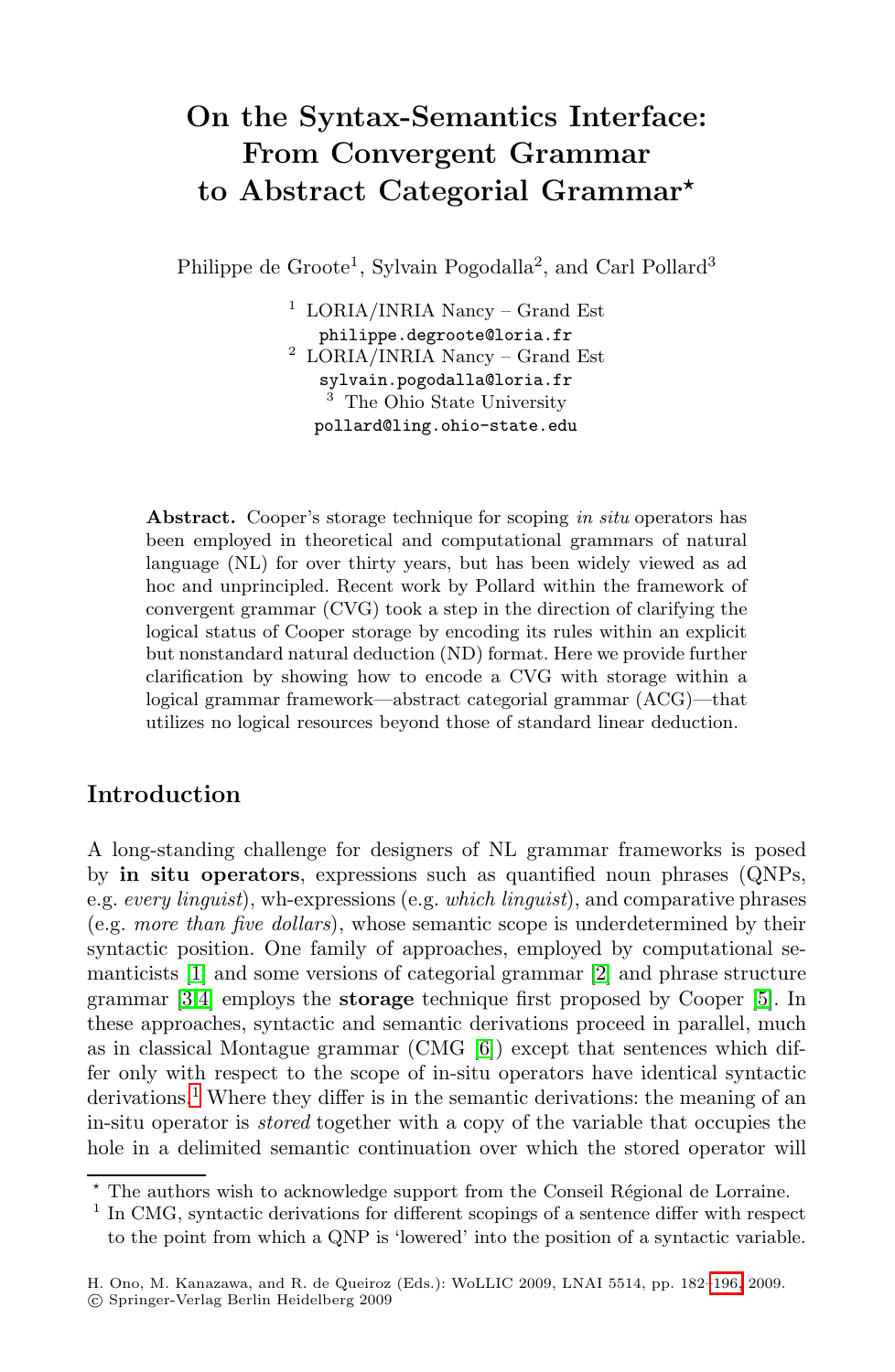scope when it is *retrieved*; ambiguity arises from nondeterminism with respect to the retrieval site.

<span id="page-1-0"></span>Although storage is easily grasped on an intuitive level, it has resisted a clear and convincing logical characterization, and is routinely scorned by theoreticians as 'ad hoc', 'baroque', or 'unprincipled'. Recent work [7,8] within the CVG framework provided a partial clarification by [enc](#page-10-1)oding storage and retrieval rules within a so[me](#page-3-0)what nonstandard ND semantic calculus (Section [1\)](#page-5-0). The aim of this paper is to provide a logical characterization of storage/retrieval free of nonstandard features. To that end, we provide an explicit transformation of CVG interface derivations (parallel syntax-semantic derivations) into a framework (ACG [9]) that employs no logical resources beyond those of standard (linear) natural deduction. Section 2 provides a preliminary conversion of CVG by showing how to re-express the storage and retrieval rules (respectively) by standard ND hypotheses and another rule already present in CVG (analogous to Gazdar's [10] rule for unbounded dependencies). Section 3 introduces the target framework ACG. And Sect. 4 describes th[e t](#page-1-1)ransformation of a (pre-converted) CVG into an ACG.

## **1 Convergent Grammar**

A CVG for an NL consists of three term calculi for syntax, semantics, and the interface. The syntactic calculus is a kind of applicative multimodal categorial grammar, the semantic calculus is broadly similar to a standard typed lambda calculus, and the interface calculus recursively specifies which syntax-semantics term pairs belong to the NL.<sup>2</sup> Formal presentation of these calculi are given in Appendix A.

In the **syntactic calculus**, types are syntactic categories, constants (nonlogical axioms) are words (broadly construed to subsume phrasal affixes, including intonationally realized ones), and variables (assumptions) are traces (axiom schema T), corresponding to 'overt movement' in generative grammar. Terms are (candidate syntactic analyses of) words and phrases.

For simplicity, we take as our basic syntactic types *np* (noun phrase), *s* (nontopicalized sentence), and *t* (topicalized sentence). Flavors of implication correspond not to directionality (a[s in](#page-10-1) Lambek calculus) but to grammatical functions. Thus syntactic arguments are explicitly identitifed as subjects  $(-\delta_s)$ , complements  $(-c_c)$ , or hosts of phrasal affixes  $(-c_a)$ . Additionally, there is a ternary ('Gazdar') type constructor  ${\cal A}^C_B$  for the category of 'overtly moved' phrases that bind an A-trace in a  $B$ , resulting in a  $C$ .

<span id="page-1-1"></span>Contexts (left of the  $\vdash$ ) in syntactic rules represent unbound traces. The elimination rules (flavors of modus ponens) for the implications, also called merges (M), combine 'heads' with their syntactic arguments. The elimination rule G for the Gazdar constructor implements Gazdar's ([10]) rule for discharging traces; thus G compiles in the effect of a hypothetical proof step (trace binding) immediately and obligatorily followed by the consumption of the resulting abstract

<sup>2</sup> To handle phonology, ignored here, a fourth calculus is needed; and then the interface specifies phonology/syntax/semantics triples.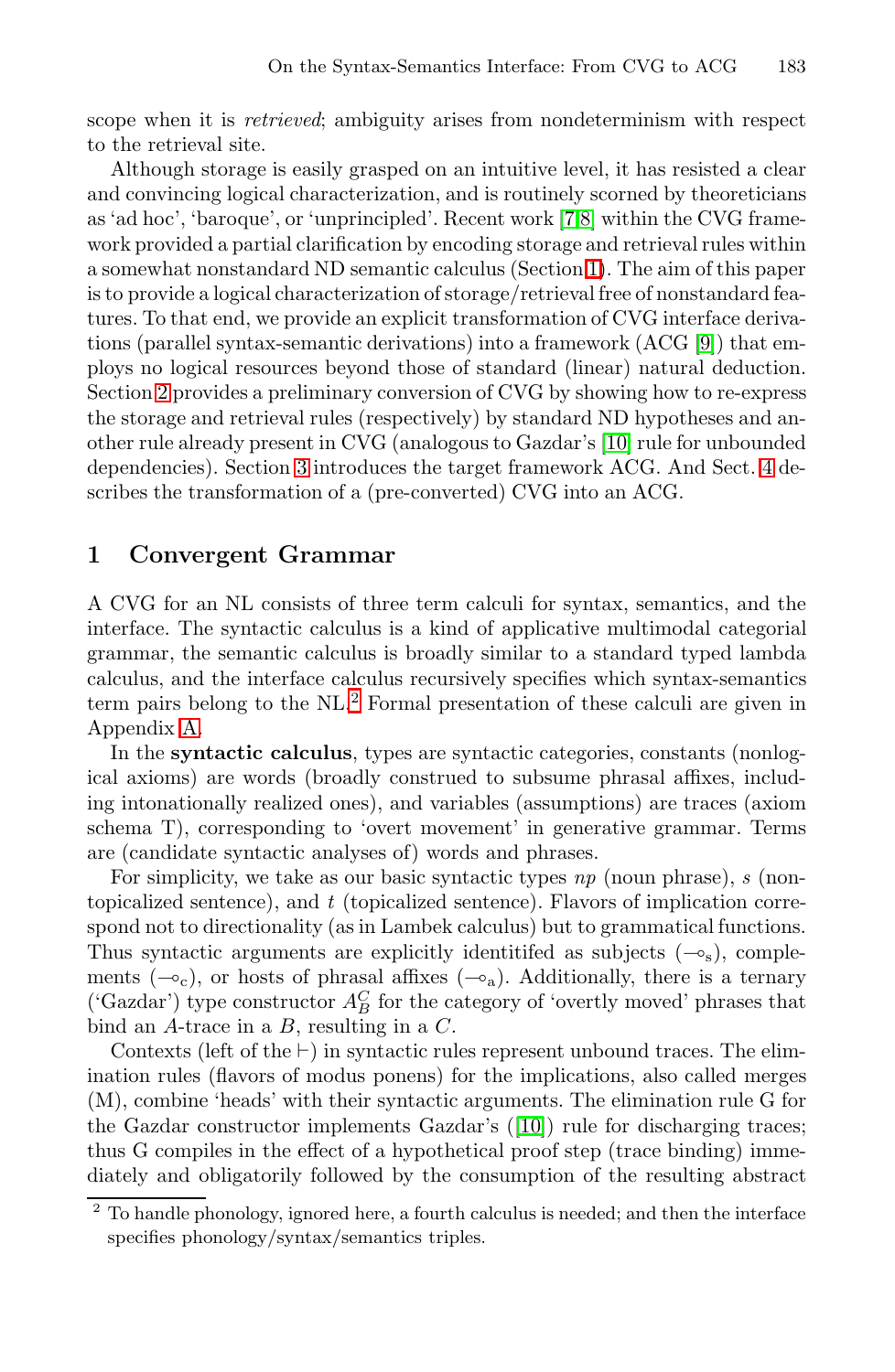by the 'overtly moved' phrase. G requires no introduction rule because it is only introduced by lexical items ('overt movement triggers' such as wh-expressions, or the prosodically realized topicalizer).

In the CVG **semantic calculus**, as in familiar semantic <sup>λ</sup>-calculi, terms correspond to meanings, constants to word meanings, and implication elimination to function application. But there is no  $\lambda$ -abstraction! Instead, binding of semantic variables is effected by either (1) a semantic 'twin' of the Gazdar rule, which binds the semantic variable corresponding to a trace by (the meaning of) the 'overtly moved' phrase; or (2) by the Responsibility (retrieval) rule (R), which binds the semantic variable that marks the argument position of a stored ('covertly moved') *in situ* operator. Correspondingly, there are two mechanisms for introducing semantic variables into derivations: (1) ordinary hypotheses, which are the semantic counterparts of ('overt movement') traces; and the Commitment (Cooper storage) rule (C), which replaces a semantic operator  $a$  of type  ${\mathcal A}_B^C$  with a variable  $x : A$  while placing a (subscripted by x) in the store (also called the *co-context*), written to the left of the  $\vdash$  (called co-turnstile).

<span id="page-2-0"></span>The CVG **interface calculus** recursively defines a relation between syntactic and semantic terms. Lexical items pair syntactic words with their meanings. Hypotheses pair a trace with a semantic variable and enter the pair into the context. The C rule leaves the syntax of an *in situ* operator unchanged while storing its meaning in the co-context. The implication elimination rules pair each (subject-, complement-, or affix-)flavored syntactic implication elimination rule with ordinary semantic implication elimination. The G rule simultaneously binds a trace by an 'overtly moved' syntactic operator and a semantic variable by the corresponding semantic operator. And the R rule leaves the syntax of the retrieval site unchanged while binding a 'committed' semantic variable by the retrieved semantic operator.

## **2 About the Commitment and Retrieve Rules**

In the CVG semantic calculus, C and R are the only rules that make use of the store (co-context), and their logical status is not obvious. This section shows that they can actually be derived from the other rules, in particular from the G rule. Indeed, the derivation on the left can be replaced by the one on the right<sup>3</sup>: one: .

. . π<sup>1</sup> Γ a : A<sup>C</sup> <sup>B</sup> <sup>Δ</sup> <sup>C</sup> <sup>Γ</sup> x : A a<sup>x</sup> : A<sup>C</sup> <sup>B</sup>, Δ . . . π<sup>2</sup> Γ, Γ b : B a<sup>x</sup> : A<sup>C</sup> B, Δ , Δ <sup>R</sup> Γ, Γ a<sup>x</sup> b : C Δ , Δ . . . π<sup>1</sup> Γ a : A<sup>C</sup> <sup>B</sup> <sup>Δ</sup> x : A x : A . . . π<sup>2</sup> x : A, Γ b : B Δ <sup>G</sup> Γ, Γ a<sup>x</sup> b : C Δ, Δ

<sup>3</sup> The fact that we can divide the context into  $\Gamma$  and  $\Gamma'$  and the store into  $\Delta$  and  $\Delta'$ , and that  $\Gamma$  and  $\Delta$  are preserved, is shown in Proposition 1 of Appendix B.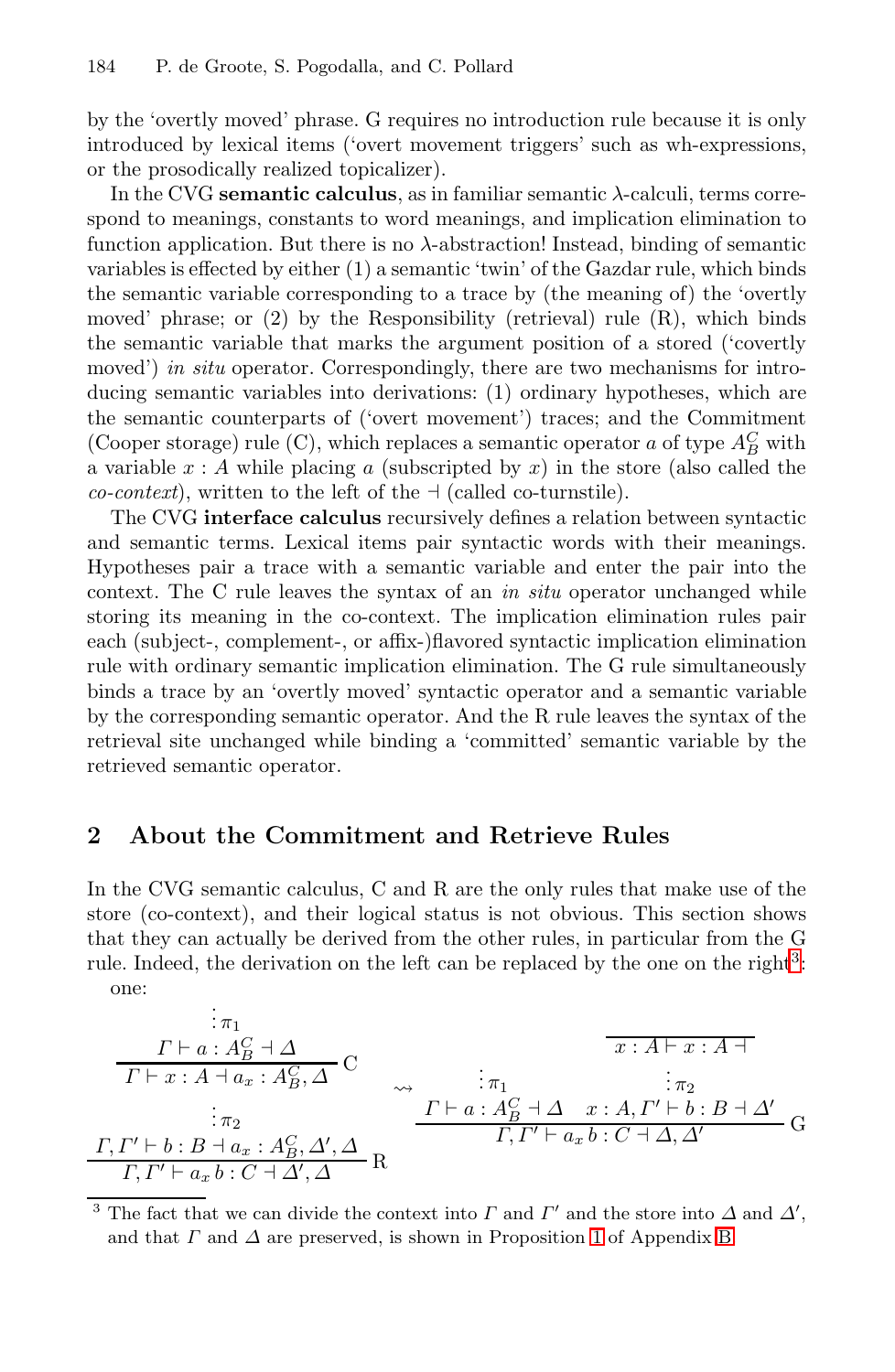This shows we can eliminate the store, resulting in a more traditional presentation of the underlying logical calculus. On the other hand, in the CVG interface calculus, this technique for elimiating C and R rules does not quite go through because the G rule requires both the syntactic type and the semantic type to be of the form  $\alpha_{\beta}^{\gamma}$ . This difficulty is overcome by adding the following Shift rule to the interface calculus:

Γ a, b : A, B<sup>D</sup> <sup>C</sup> <sup>Δ</sup> Shift<sup>E</sup> <sup>Γ</sup> - S<sup>E</sup> a, b : A<sup>E</sup> E, B<sup>D</sup> <sup>C</sup> <sup>Δ</sup>

where  $S_E$  is a functional term whose application to an A produces a  $A_E^E$ . Then we can transform

$$
\begin{array}{r}\n\vdots \pi_1 \\
\Gamma \vdash a, b : A, B_C^D \dashv \Delta \\
\hline\n\Gamma \vdash a, x : A, B \dashv b_x : B_C^D, \Delta\n\end{array} \mathbf{C}
$$
\n
$$
\begin{array}{r}\n\vdots \pi_2 \\
\Gamma, \Gamma' \vdash e, c : E, C \dashv b_x : B_C^D, \Delta, \Delta' \\
\hline\n\Gamma, \Gamma' \vdash e, b_x c : E, D \dashv \Delta', \Delta\n\end{array} \mathbf{R}
$$

to:

$$
\begin{array}{c}\n\vdots \pi_1 \quad \tau, x:A, B \vdash t, x:A, B \vdash t \\
\hline\n\Gamma \vdash a, b:A, B_C^D \dashv \Delta \quad \text{Shift}_{E} \\
\hline\nT \vdash S_E a, b:A_E^E, B_C^D \dashv \Delta \quad \text{Shift}_{E} \\
\hline\nT, \Gamma' \vdash (S_E a)_t e, b_x c:E, D \dashv \Delta, \Delta'\n\end{array}
$$

provided  $(S_E a)_t e = (S_E a)(\lambda t.e) = e[t := a]$ . This follows from  $\beta$ -reduction as long as we take  $S_E$  to be  $\lambda y P.P y$ . Indeed:

$$
(\mathbf{S}_E a) (\lambda t.e) = (\lambda y P.P y) a (\lambda t.e) =_{\beta} (\lambda P.P a) (\lambda t.e) =_{\beta} (\lambda t.e) a =_{\beta} e[t := a]
$$

<span id="page-3-0"></span>With this additional construct, we can get rid of the C and R rules in the CVG interface calculus. This constru[ct](#page-10-2) is used in Section 4 to encode CVG into ACG. It can be seen as a rat[ion](#page-10-3)al recons[tru](#page-10-4)ction of Montague's quantifier lowering technique as nothing more than  $\beta$ -reduction in the syntax (unavailable to Montague since his syntactic calculus was purely applicative).

## **3 Abstract Categorial Grammar**

*Motivations.* Abstract Categorial Grammars (ACGs) [9], which derive from type-theoretic grammars in the tradition of Lambek [11], Curry [12], and Montague [6], provide a framework in which several grammatical formalisms may be encoded [13]. The definition of an ACG is based on a small set of mathematical primitives from type-theory,  $\lambda$ -calculus, and linear logic. These primitives combine via simple composition rules, which offers ACGs a good flexibility. In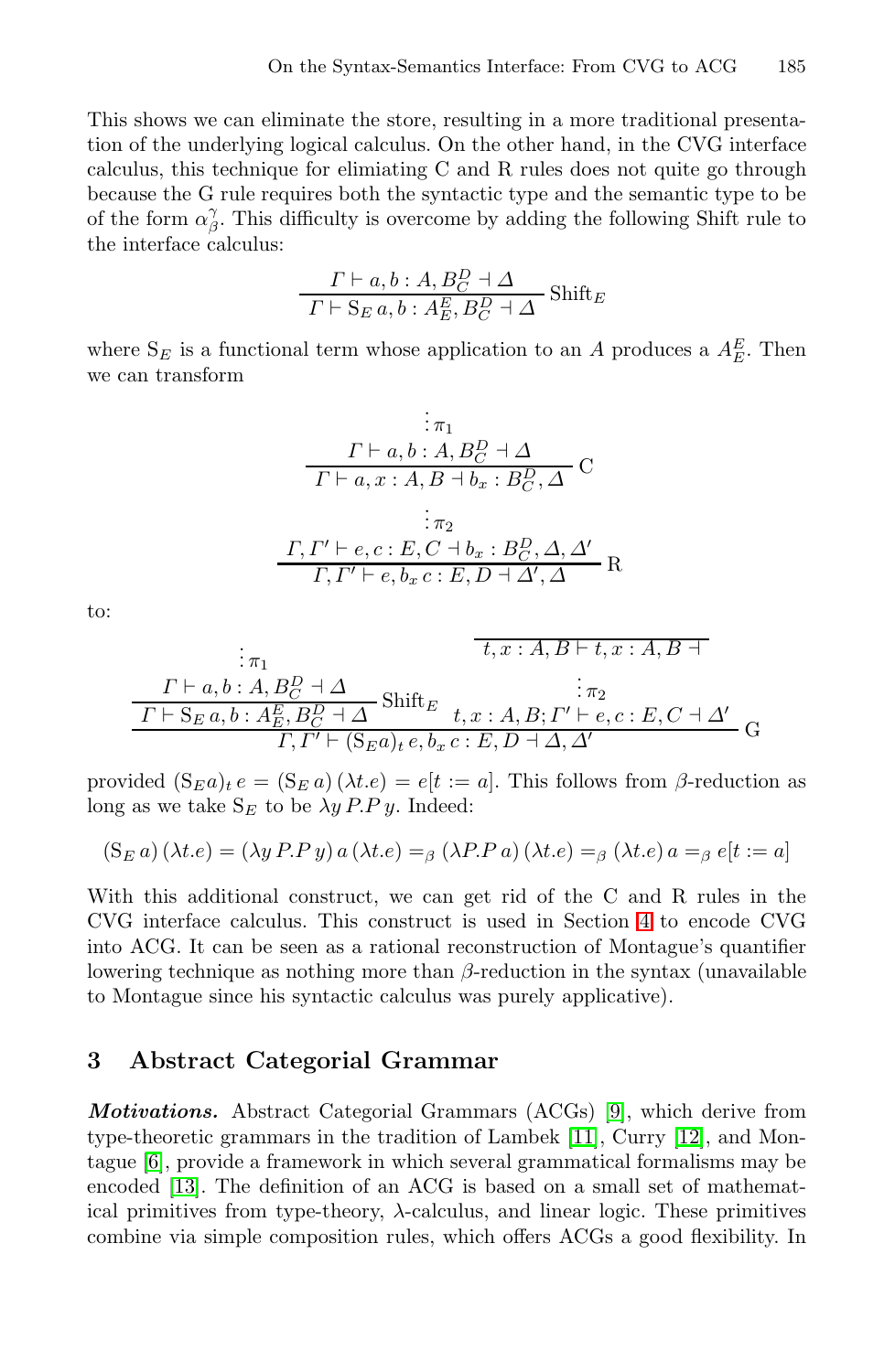particular, ACGs generate languages of linear λ-terms, which generalizes both string and tree languages. They also provide the user direct control over the parse structures of the grammar, which allows several grammatical architectures to be defined in terms of ACG.

*Mathematical preliminaries.* Let A be a finite set of atomic types, and let  $\mathscr{T}_A$  be the set of linear functional types types (in notation,  $\alpha \to \beta$ ) built upon A. A *higher-order linear signature* is then defined to be a triple  $\Sigma = \langle A, C, \tau \rangle$ , where: A is a finite set of atomic types; C is a finite set of constants; and  $\tau$  is a mapping from  $C$  to  $\mathscr{T}_A$ . A higher-order linear signature will also be called a *vocabulary*. In the sequel, we will write  $A_{\Sigma}$ ,  $C_{\Sigma}$ , and  $\tau_{\Sigma}$  to designate the three components of a signature  $\Sigma$ , and [w](#page-4-0)e will write  $\mathscr{T}_{\Sigma}$  for  $\mathscr{T}_{A_{\Sigma}}$ .

We take for granted the definition of a  $\lambda$ -term, and [we](#page-4-1) let the relation of  $\beta\eta$ conversion to be the notion of equality between  $\lambda$ -terms. Given a higher-order signature  $\Sigma$ , we write  $\Lambda_{\Sigma}$  for the set of *linear simply-typed*  $\lambda$ -terms.

Let  $\Sigma$  and  $\Xi$  be two higher-order linear signatures. A *lexicon*  $\mathscr L$  from  $\Sigma$  to  $\Xi$  (in notation,  $\mathscr{L} : \Sigma \longrightarrow \Xi$ ) is defined to be a pair  $\mathscr{L} = \langle \eta, \theta \rangle$  such that:  $\eta$  is a mapping from  $A_{\Sigma}$  into  $\mathscr{T}_{\Xi}$ ;  $\theta$  is a mapping from  $C_{\Sigma}$  into  $A_{\Xi}$ ; and for every  $c \in C_{\Sigma}$ , the following typing judgement is derivable:  $\vdash_{\Xi} \theta(c) : \hat{\eta}(\tau_{\Sigma}(c))$ , where  $\hat{\eta}: \mathscr{T}_{\Sigma} \to \mathscr{T}_{\Xi}$  is the unique homomorphic extension of  $\eta$ <sup>4</sup>

Let  $\hat{\theta}: A_{\Sigma} \to A_{\Xi}$  be the unique  $\lambda$ -term homomorphism that extends  $\theta$ .<sup>5</sup> We will use  $\mathscr L$  to denote both  $\hat \eta$  and  $\hat \theta$ , the intended meaning being clear from the context. When  $\Gamma$  denotes a typing environment ' $x_1 : \alpha_1, \ldots, x_n : \alpha_n$ ', we will write  $\mathscr{L}(\Gamma)$  for  $x_1 : \mathscr{L}(\alpha_1), \ldots, x_n : \mathscr{L}(\alpha_n)$ . Using these notations, we have that the last condition for  $\mathscr L$  induces the following property: if  $\Gamma\vdash_\Sigma t:\alpha$  then  $\mathscr{L}(\Gamma) \vdash_{\Xi} \mathscr{L}(t) : \mathscr{L}(\alpha).$ 

**Definition 1.** An abstract categorial grammar *is a quadruple*  $\mathscr{G} = \langle \Sigma, \Xi, \mathscr{L}, s \rangle$ *where:*

- *1.* Σ *and* Ξ *are two higher-order linear signatures, which are called the* abstract vocabulary *and the* object vocabulary*, respectively;*
- 2.  $\mathcal{L}: \Sigma \longrightarrow \Xi$  is a lexicon from the abstract vocabulary to the object vocabu*lary;*
- *3. s* ∈  $\mathcal{T}_\Sigma$  *is a type of the abstract vocabulary, which is called the distinguished* type *of the grammar.*

<span id="page-4-1"></span><span id="page-4-0"></span>A possible intuition behind this definition is that the object vocabulary specifies the surface structures of the grammars, the abstract vocabulary specifies its abstract parse structures, and the lexicon specifies how to map abstract parse structures to surface structures. As for the distinguished type, it plays the same part as the start symbol of the phrase structures grammars. This motivates the following definitions.

The *abstract language* of an ACG is the set of closed linear λ-terms that are built on the abstract vocabulary, and whose type is the distinguished type:

<sup>&</sup>lt;sup>4</sup> That is  $\hat{\eta}(a) = \eta(a)$  and  $\hat{\eta}(\alpha - \beta) = \hat{\eta}(\alpha) - \hat{\eta}(\beta)$ .

<sup>&</sup>lt;sup>5</sup> That is  $\hat{\theta}(c) = \theta(c)$ ,  $\hat{\theta}(x) = x$ ,  $\hat{\theta}(\lambda x, t) = \lambda x$ ,  $\hat{\theta}(t)$ , and  $\hat{\theta}(t, u) = \hat{\theta}(t) \hat{\theta}(u)$ .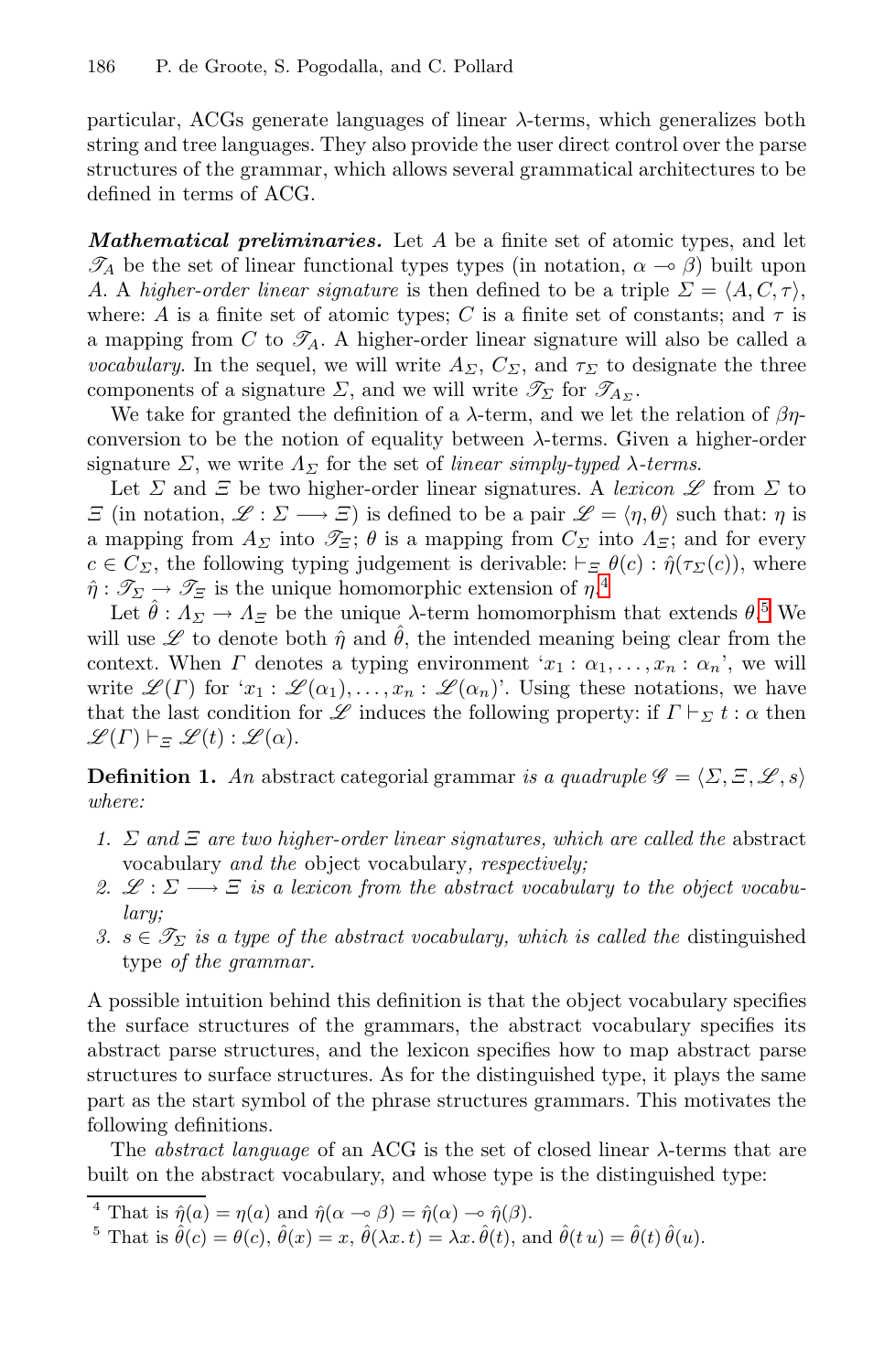$$
\mathcal{A}(\mathscr{G}) = \{ t \in \Lambda_{\Sigma} \mid \vdash_{\Sigma} t : s \text{ is derivable} \}
$$

On the other hand, the object language of the grammar is defined to be the image of its abstract language by the lexicon:

$$
\mathcal{O}(\mathscr{G}) = \{ t \in \Lambda_{\Xi} \mid \exists u \in \mathcal{A}(\mathscr{G}). \ t = \mathscr{L}(u) \}
$$

<span id="page-5-0"></span>It is important to note that, from a purely mathematical point of view, there is no structural difference between the abstract and the object vocabulary: both are higher-order signatures. Consequently, the intuition we have given above is only a possible interpretation of the definition, and one may conceive other possible grammatical architectures. Such an architecture consists of two ACGs sharing the same abstract vocabulary, the object vocabulary of the first ACG corresponding to the syntactic structures of the grammar, and the one of the second ACG correspondi[ng](#page-1-0) to the semantic structures of the grammar. Then, the common abstract vocabulary corresponds to the transfer structures of the syntax/semantics interface. This is precisely the architecture that the next section will exemplify.

## **4 ACG Encoding of CVG**

*The Overall Architecture.* As Section 1 shows, whether a pair of a syntactic term and a semantic term belongs to the language depends on whether it is derivable from the lexicon in the CVG interface calculus. Such a pair is indeed an *(interface) proof term* corresponding to the derivation. So the first step towards the encoding of CVG into ACG is to provide an abstract language that generates the same proof terms as those of the CVG interface. For a given CVG  $G$ , we shall call  $\Sigma_{I(G)}$  the higher-order signature that will generate the same proof terms as G. Then, any ACG whose abstract vocabulary is  $\Sigma_{I(G)}$  will generate these proof terms. And indeed we will use two ACG sharing this ab[str](#page-6-0)act vocabulary to map the (interface) proof terms into syntactic terms and into semantic terms respectively. So we need two other signatures: one allowing us to express the syntactic terms, which we call  $\Sigma_{\text{SimpleSyn}(G)}$ , and another allowing us to express the semantic terms, which we call  $\Sigma_{Log(G)}$ .

Finally, we need to be able to recover the two components of the pair out of the proof term of the interface calculus. This means having two ACG sharing the same abstract language (the closed t[erm](#page-10-5)s of  $\Lambda(\Sigma_{I(G)})$  of some distinguished type) and whose object vocabularies are respectively  $\Sigma_{\text{SimpleSvn}(G)}$  and  $\Sigma_{\text{Log}(G)}$ . Fig. 1 illustrates the architecture with  $\mathscr{G}_{\text{Syn}} = \langle \Sigma_{I(G)}, \Sigma_{\text{SimpleSyn}(G)}, \mathscr{L}_{\text{Syn}}, s \rangle$  the first ACG that encodes the mapping from interface proof terms to syntactic terms, and  $\mathscr{G}_{Sem} = \langle \Sigma_{I(G)}, \Sigma_{Log(G)}, \mathscr{L}_{Log}, s \rangle$  the second ACG that encodes the mapping from interface proof terms to semantic formulas. It should be clear that this architecture can be extended so as to get phonological forms and conventional logical forms (say, in  $TY_2$ ) using similar techniques. The latter requires nonlinear  $\lambda$ -terms, an extension already available to ACG [14]. So we focus here on the (simple) syntax-semantics interface only, which requires only linear terms.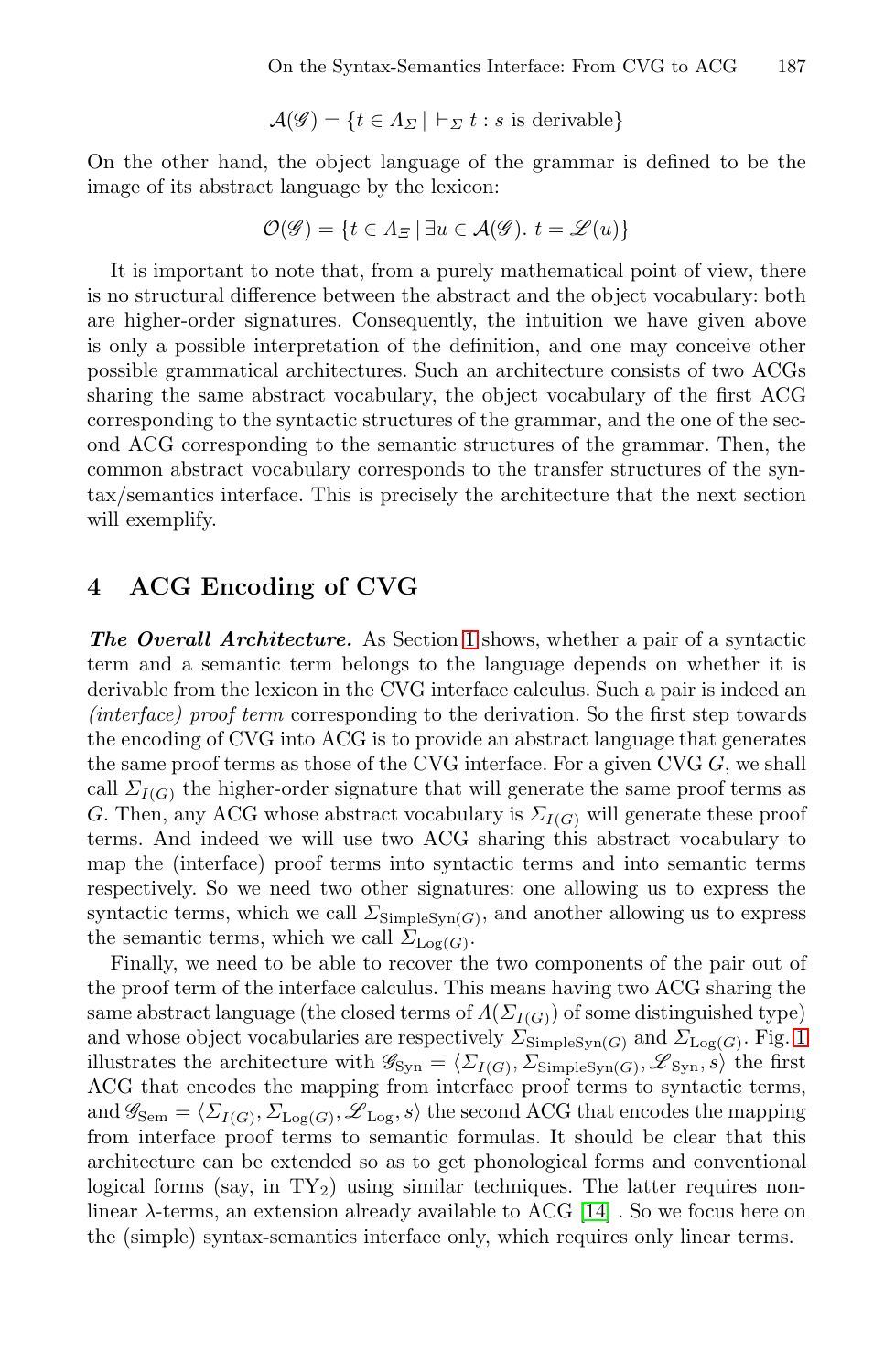<span id="page-6-0"></span>

<span id="page-6-1"></span>**Fig. 1.** Overall architecture of the ACG encoding of a CVG

**Table 1.** CVG lexicon for topicalization

Chris, Chris':  $np, \iota$ <br>
t[op](#page-6-1), top' :  $np \rightarrow_a np_s^t, \iota \rightarrow \iota_\pi^{\pi}$ <br>
liked, like' :  $np \rightarrow_c np \rightarrow_s s, \iota \rightarrow \iota \rightarrow \pi$  top<sub>in-situ</sub>, top':  $np \rightarrow_a np, \iota \rightarrow \iota_\pi^{\pi}$ liked, like' :

**Table 2.** ACG translation of the CVG lexicon for topicalization

| CHRIS: $\langle np, \iota \rangle$ |                                                                                                                                                                                        | <b>TOP</b> | $\therefore$ $\langle np, \iota \rangle \rightarrow \langle np_S^t, \iota_\pi \rangle$ |
|------------------------------------|----------------------------------------------------------------------------------------------------------------------------------------------------------------------------------------|------------|----------------------------------------------------------------------------------------|
|                                    | LIKED: $\langle np, \iota \rangle \to \langle np, \iota \rangle \to \langle s, \pi \rangle$ TOP <sub>IN-SITU</sub> : $\langle np, \iota \rangle \to \langle np, \iota_n^{\pi} \rangle$ |            |                                                                                        |

We begin by providing an example of a CVG lexicon (Table 1). Recall that the syntactic type  $t$  is for overtly topicalized se[nte](#page-6-2)nces, and  $\sim a$  is the flavor of implication for affixation. We recursively define the translation  $\overline{\tau}^{\tau}$  of CVG pairs of syntactic and semantics types to  $\Sigma_{I(G)}$  as:

$$
-\overline{\alpha,\beta}^{\tau} = \langle \alpha, \beta \rangle \text{ if either } \alpha \text{ or } \beta \text{ is atomic or of the form } \gamma_{\delta}^{\epsilon}. \text{ Note that this}
$$
  
new type  $\langle a, \beta \rangle$  is an *atomic* type of  $\Sigma_{I(G)}$ ;  

$$
-\overline{\alpha \rightarrow \beta, \alpha' \rightarrow \beta'}^{\tau} = \overline{\alpha, \alpha'}^{\tau} \rightarrow \overline{\beta, \beta'}^{\tau}^6.
$$

When ranging over the set of types provided by the CVG lexicon<sup>7</sup>, we get all the atomic types of  $\Sigma_{I(G)}$ . Then, for any  $w, f : \alpha, \beta$  of the CVG lexicon of G, we add the constant  $\overline{w, f}^c = w$  of type  $\overline{\alpha, \beta}^{\tau}$  to the signature  $\Sigma_{I(G)}$ .

The application of  $\overline{\cdot}^c$  and  $\overline{\cdot}^r$  to the lexicon of Table 1 yields the signature  $\Sigma_{I(G)}$  of Table 2. Being able to use the constants associated to the topicalization operators in building new terms requires additional constants having e.g.  $\langle np, \iota_n^{\pi} \rangle$ as parameters. We delay this construct to Sect. 4.

Constants and types in  $\Sigma_{\text{SimpleSyn}(G)}$  and  $\Sigma_{\text{Log}(G)}$  simply reflect that we want them to build terms in the syntax and in the semantics respectively. First, note that a term of type  $\alpha_{\beta}^{\gamma}$ , according to the CVG rules, can be applied to a term of type  $\alpha \to \beta$  to return a term of type  $\gamma$ . Moreover, the type  $\alpha_{\beta}^{\gamma}$  does not exist in any of the ACG object vocabularies. Hence we recursively define the  $\llbracket \cdot \rrbracket$ 

<span id="page-6-2"></span><sup>6</sup> This translation preserves the order of the types. Hence, in the ACG settings, it allows abstraction everywhere. This does not fulfill one of the CVG requirements. However, since it is always possible from an ACG  $\mathscr G$  to build a new ACG  $\mathscr G'$  such that  $\mathcal{O}(\mathscr{G}') = \{t \in \mathcal{A}(\mathscr{G}) | t$  consists only in applications} (see the construct in Appendix C), we can assume without loss of generality that we here deal only with second order terms.

<sup>&</sup>lt;sup>7</sup> Actually, we should also consider additional types issuing from types of the form  $\alpha_{\beta}^{\gamma}$ when one of the  $\alpha$ ,  $\beta$  or  $\gamma$  is itself a type of this form.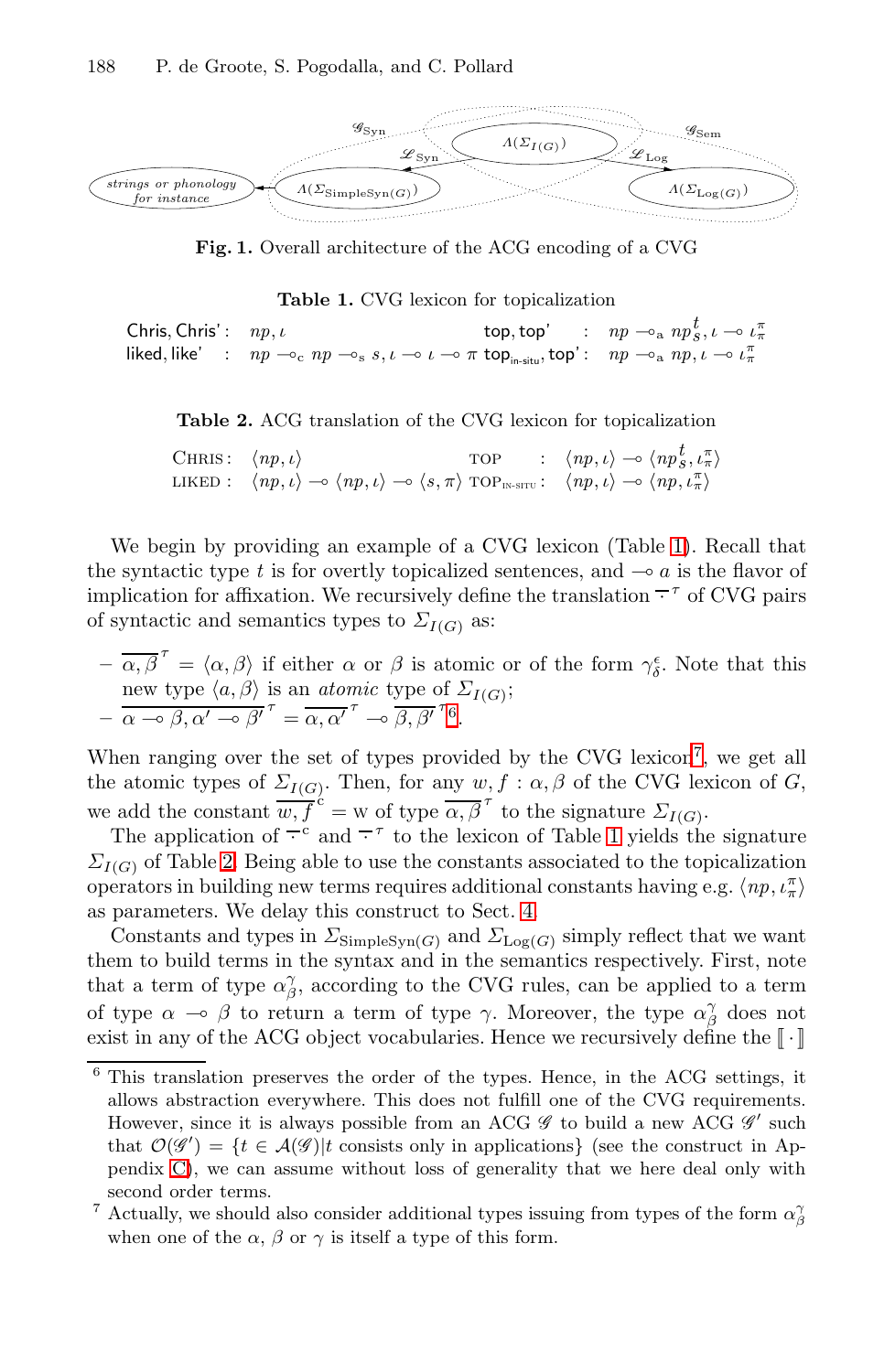function that turns CVG syntactic and semantic types into linear types (as used in higher-order signatures) as:

- 
$$
\llbracket a \rrbracket = a
$$
 if  $a$  is atomic  
-  $\llbracket \alpha_{\beta}^{\gamma} \rrbracket = (\llbracket \alpha \rrbracket \neg \varphi \llbracket \beta \rrbracket) \neg \varphi \llbracket \gamma \rrbracket$   
-  $\llbracket \alpha \neg \neg_{\mathbf{x}} \beta \rrbracket = \llbracket \alpha \rrbracket \neg \varphi \llbracket \beta \rrbracket$ 

Then, for any CVG constant  $w, f : \alpha, \beta$  we have  $\overline{w, f}^c = w : \overline{\alpha, \beta}^\tau$  in  $\Sigma_{I(G)}$ :

$$
\begin{array}{rcl}\n\mathscr{L}_{\text{Syn}}(\mathbf{w}) & = & w & \mathscr{L}_{\text{Log}}(\mathbf{w}) & = & f \\
\mathscr{L}_{\text{Syn}}(\alpha, \beta^{\tau}) & = & [\![\alpha]\!] & \mathscr{L}_{\text{Log}}(\alpha, \beta^{\tau}) & = & [\![\beta]\!] \n\end{array}
$$

<span id="page-7-0"></span>So the lexicon of Table 1 gives<sup>8</sup>:

$$
\mathscr{L}_{\text{Syn}}(\text{CHRIS}) = \text{Chris} \quad \mathscr{L}_{\text{Syn}}(\text{LIKED}) = \lambda xy. \left[ \begin{matrix} ^8 y \\ ^8 y \end{matrix} \right] [\text{iked } x^c] \big] \\ \mathscr{L}_{\text{Log}}(\text{CHRIS}) = \text{Chris}' \quad \mathscr{L}_{\text{Log}}(\text{LIKED}) = \lambda xy. \text{like'} y \, x
$$

And we get the trivial translations:

$$
\mathscr{L}_{\text{Syn}}(\text{LIKED SANDY CHRIS}) = \left[ \begin{matrix} ^{\text{B}} \text{Chris} & \text{[likelihood Sandy}^{\text{c}} \end{matrix} \right] : s
$$
\n
$$
\mathscr{L}_{\text{Log}}(\text{LIKED SANDY CHRIS}) = \text{like' Chris'} \text{Sandy'} : \pi
$$

*On the Encoding of CVG Rules.* There is a trivial one-to-one mapping between the CVG rules Lexicon, Trace, and Subject and Complement Modus Ponens, and the standard typing rules of linear λ-calculus of ACG: constant typing rule (non logical axiom), identity rule and application. So the ACG derivation that proves  $\vdash_{\Sigma_{I(G)}}$  LIKED SANDY CHRIS :  $\langle s, \pi \rangle$  in  $\Lambda(\Sigma_{I(G)})$  is isomorphic to  $\vdash \; \lceil^s\mathsf{Chris}\; \lceil$ liked Sandy' $\bar{\mathsf{c}}\rceil$ , like' Sandy' Chris' :  $s,\pi\dashv \text{as a CVG}$  interface derivation. But the CVG G rule has no counterpart in the ACG type system. So it needs to be introduced using constants in  $\Sigma_{I(G)}$ .

Let's assume a CVG derivation using the following rule:

$$
\begin{array}{cccc}\n&\vdots & \pi_1 & \pi_2 \\
\Gamma \vdash a, d: A_B^C, D_E^F \dashv \Delta & t, x:A, D; \Gamma' \vdash b, e:B, E \dashv \Delta' \\
&\Gamma; \Gamma' \vdash a_t b, d_x e:C, F \dashv \Delta; \Delta'\n\end{array} \big\}.
$$

<span id="page-7-1"></span>and that we are able to build two terms (or two ACG derivations)  $\tau_1$  :  $\langle A_B^C, D_E^F \rangle$ and  $T_2$ :  $\overline{B,E}^{\tau}$  of  $\Lambda(\Sigma_{I(G)})$  corresponding to the two CVG derivations  $\pi_1$ and  $\pi_2$ . Then, adding a constant  $G_{\langle A_E^C, D_E^F \rangle}$  of type  $\langle A_B^C, D_E^F \rangle$   $\sim (\overline{A}, \overline{D}^{\tau} \sim)$  $\overline{B,E}^{\tau}$   $\rightarrow$   $\overline{C,F}^{\tau}$  in  $\Sigma_{I(G)}$ , we can build a new term  $G_{\langle A_B^C, D_E^F \rangle}$   $\tau_1(\lambda y.\tau_2)$ :  $\overline{C, F}^{\tau} \in A(\Sigma_{I(G)})$ . It is then up to the lexicons to provide the good realizations of

<sup>&</sup>lt;sup>8</sup> In order to help recognizing the CVG syntactic forms, we use additional operators of arity 2 in  $\Sigma_{\text{SimpleSyn}(G)}$ :  $\begin{bmatrix} s & p \end{bmatrix}$  instead of writing  $(p s)$  when p is of type  $\alpha \rightarrow s$   $\beta$ and  $[p \ c^x]$  instead of just  $(p \ c)$  when p is of type  $\alpha \rightarrow_{\alpha} \beta$  with  $x \neq s$ . This syntactic sugar is not sufficient to model the different flavors of the implication in CVG, the latter topic being beyond the scope of this paper.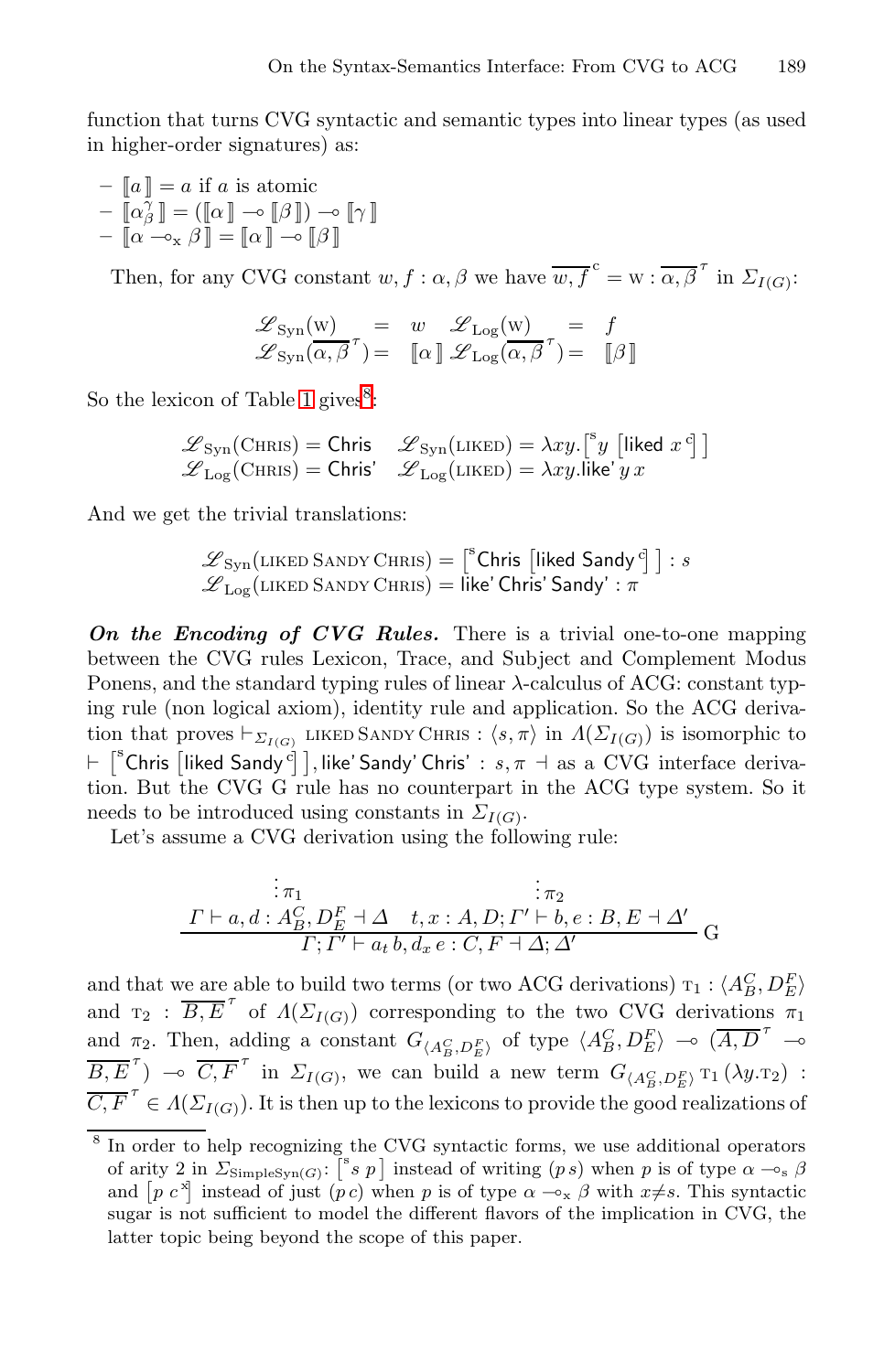$G_{(A_B^C, D_E^F)}$  so that if  $\mathscr{L}_{\text{Syn}}(\tau_1) = a, \mathscr{L}_{\text{Log}}(\tau_1) = d, \mathscr{L}_{\text{Syn}}(\tau_2) = b$  and  $\mathscr{L}_{\text{Log}}(\tau_2) =$ e then  $\mathscr{L}_{\text{Syn}}(G_{\langle A_B^C, D_E^F \rangle} \tau_1(\lambda y.\tau_2)) = a(\lambda y.b)$  and  $\mathscr{L}_{\text{Log}}(G_{\langle A_B^C, D_E^F \rangle} \tau_1(\lambda y.\tau_2)) =$  $d(\lambda y.e)$ . This is realized when  $\mathscr{L}_{\text{Syn}}(G_{\langle A_B^C, D_E^F \rangle}) = \mathscr{L}_{\text{Log}}(G_{\langle A_B^C, D_E^F \rangle}) = \lambda Q R.Q R$ . A CVG derivation using the (not in-situ) topicalization lexical item and the G rule from  $\vdash$   $[$ Sandy top<sup>a</sup> $],$ top' Sandy' :  $np_s^t$ ,  $\iota_\pi^\pi$   $\dashv$  and from  $t, x : np, \iota$   $\vdash$ <sup>S</sup>Chris [liked  $t^c$ ], like' x Chris' :  $s, \pi$  + would result (conclusion of a G rule) in a proof of  $\vdash$   $[$ Sandy top  $a]$ <sub>t</sub> $[$ <sup>s</sup>Chris  $[$ liked  $t$ <sup>c</sup> $]$ , (top' Sandy')<sub>x</sub> (like' x Chris') :  $t, \pi$   $\dashv$ , the latter being isomorphic to the derivation in  $\Lambda(\Sigma_{I(G)})$  proving:  $\vdash_{\Sigma_{I(G)}} G_{\langle np\frac{t}{S},\iota_{\pi}^{\pi}\rangle}(\text{top} \text{SANDY})(\lambda x.\text{LIKED }x \text{ CHRIS}) : \langle t,\pi\rangle.$  Let's call this term t.

<span id="page-8-0"></span>Then with  $\mathscr{L}_{\text{Syn}}(\text{top}) = \lambda x.$  $\mathscr{L}_{\text{Syn}}(\text{top}) = \lambda x.$  $\mathscr{L}_{\text{Syn}}(\text{top}) = \lambda x.$  [top  $x^{\text{a}}$ ] :  $[\![np \sim_{\text{a}} np_s^t]\!] = np \sim (np \sim s) \sim t$ ,  $\mathscr{L}_{\text{Log}}(\text{rop}) = \text{top}' : \llbracket \iota - \iota \frac{\pi}{\mathfrak{n}} \rrbracket = \iota - \circ (\iota - \circ \pi) - \circ \pi, \text{ and } \mathscr{L}_{\text{Syn}}(G_{\langle np\frac{\iota}{\mathfrak{h}}, \iota \frac{\pi}{\mathfrak{h}}}) =$  $\mathscr{L}_{\text{Log}}(G_{\langle np^t_{S}, \iota_{\pi}^{\pi}\rangle}) = \lambda P\,Q.P\,Q,$  we have the expected result:

$$
\begin{array}{l} \mathscr{L}_{\text{Syn}}(t) = \left[\text{Sandy top}^{\text{a}}\right]\!(\lambda x . \left[^{\text{s}}\text{Chris}\left[\text{liked }x^{\text{c}}\right]\right]) \\ \mathscr{L}_{\text{Log}}(t) = \left(\text{top}'\,\text{Sandy}'\right)\!(\lambda x . \text{like}'\,x \,\text{Chris}'\right) \end{array}
$$

*The C and R Rules.* Section 2 shows how we can get rid of the C and R rules in CVG derivations. It brings into play an additional Shift rule and an additional operator S. It should be clear from the previous section that we could add an abstract constant corresponding to this Shift rule. The main point is that its realization in the syntactic calculus by  $\mathscr{L}_{\text{Syn}}$  should be  $S = \lambda e P.P e$  and its realization in the semantics by  $\mathscr{L}_{\text{Log}}$  should be the identity.

Technically, it would amount to have a new constant  $S_{(A, B_C^D)} : \langle a, B_C^D \rangle \longrightarrow$  $\langle A_E^E, B_C^D \rangle$  such that  $\mathscr{L}_{\text{Log}}(\mathcal{S}_{\langle A, B_C^D \rangle}) = \lambda x . x : [B_C^D] \multimap [B_C^D]$  (this rule does not change the semantics) and  $\mathscr{L}_{\text{Syn}}(\mathbf{S}_{(A,B_C^D)}) = \lambda x P.P x : \llbracket A \rrbracket \multimap (\llbracket A \rrbracket \multimap$  $[[E]]$   $\rightarrow$   $[[E]]$  (this rule shift the syntactic type). But since this Shift rule is meant to occur together with a G rule to model C and R, the kind of term we will actually consider is:  $t = G_{\langle A_E^E, B_C^D \rangle}(\mathcal{S}_{\langle A, B_C^D \rangle} x) Q$  for some  $x : \langle A, B_C^D \rangle$  and  $Q : \langle A_E^E E, B_C^D \rangle$ . And the interpretations of t in the syntactic and in the semantic calculus are:

$$
\begin{array}{ll} \mathscr{L}_{\text{Log}}(t) = (\lambda P \, Q.\ \! P \, Q) & \mathscr{L}_{\text{Syn}}(t) = (\lambda P \, Q.\ \! P \, Q) \\ & \hspace*{2.5mm} ((\lambda y.y) \mathscr{L}_{\text{Log}}(x)) \mathscr{L}_{\text{Log}}(Q) & \hspace*{3.5mm} ((\lambda e P.\ \! P \, e) \mathscr{L}_{\text{Syn}}(x)) \mathscr{L}_{\text{Syn}}(Q) \\ & \hspace*{3.5mm} = \mathscr{L}_{\text{Log}}(x) \, \mathscr{L}_{\text{Log}}(Q) & \hspace*{3.5mm} = \mathscr{L}_{\text{Syn}}(Q) \, \mathscr{L}_{\text{Syn}}(x) \end{array}
$$

<span id="page-8-1"></span>So basically,  $\mathscr{L}_{\text{Log}}(\lambda x Q.t) = \mathscr{L}_{\text{Log}}(G_{\langle A_E^E E, B_C^D \rangle})$ , and this expresses that nothing new happens on the semantic side, while  $\mathscr{L}_{Svn}(\lambda x Q,t) = \lambda x Q.Q x$  expresses that, somehow, the application is reversed on the syntactic side.

Rather than adding these new constants S (for each type), we integrate their interpretation into the associated G constant<sup>9</sup>. This amounts to compiling the composition of the two terms. So if we have a pair of type  $A, B_C^D$  occurring in a CVG G, we add to  $\Sigma_{I(G)}$  a new constant  $G^{\rm S}_{\langle A,B^D_C \rangle}$  :  $\langle A,B^D_C \rangle \sim (\overline{\langle A,B \rangle}^{\tau} \sim$ 

<sup>&</sup>lt;sup>9</sup> It correspond to the requirement that the Shift rule occurs just before the G rule in the modeling the interface C and R rule with the the G rule.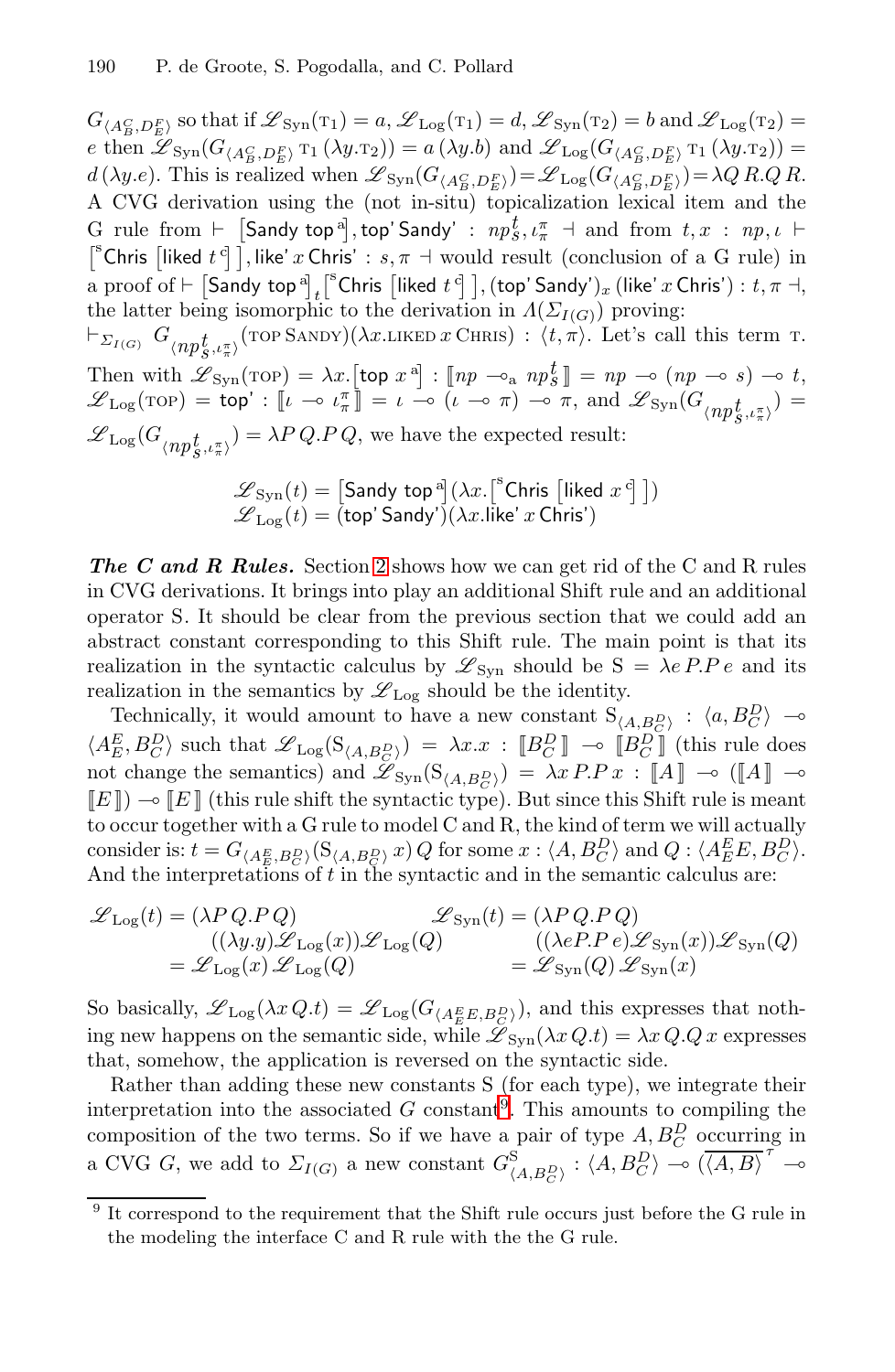$\overline{\langle E, C \rangle}^{\tau}$   $\rightarrow$   $\overline{\langle E, D \rangle}^{\tau}$  (basically the above term t) whose interpretations are:  $\mathscr{L}_{\text{Syn}}(G^{\text{S}}_{\langle A, B^D_C \rangle}) = \lambda P \hat{Q}.QP \text{ and } \mathscr{L}_{\text{Syn}}(G^{\text{S}}_{\langle A, B^D_C \rangle}) = \lambda P \hat{Q}.P \hat{Q}.$ 

For instance, if we now use the in-situ topicalizer of Table 1 (triggered by  $s$ tress for instance), from  $\vdash S_s$   $[$ Sandy top<sub>in-situ</sub>  $a]$ , top' Sandy' :  $np_s^s$ ,  $\iota_\pi^{\pi}$   $\dashv$  and  $t,x$  :  $np, \iota \vdash \lceil^s$ Chris  $\lceil$ liked  $t^c \rceil$ , like' x Chris' :  $s, \pi \dashv$  we can derive, using the G rule,  $\vdash$  $(S_s$   $[$ Sandy top<sub>in-situ</sub> a] $)_t$ <sup>[ $\frac{s}{2}$ </sup>Chris  $[$ liked  $t$ <sup>c</sup>] $]$ , (top' Sandy')<sub>x</sub>(like' x Chris') :  $s, \pi \dashv$  Note that:

$$
(S_{\mathcal{S}} \left[ \mathsf{Sandy top}_{\mathsf{in-situ}}^{a} \right])_{t} \left( \left[ \begin{array}{c} \mathrm{s}{\sf Chris} \left[ \mathsf{liked} \ t^{c} \right] \right] \right) = \left( \left( \lambda e \ P. P \ e \right) \left[ \mathsf{Sandy top}_{\mathsf{in-situ}}^{a} \right] \right) \\\\ \left( \lambda t \cdot \left[ \begin{array}{c} \mathrm{s}{\sf Chris} \left[ \mathsf{liked} \ t^{c} \right] \right] \right) \\\\ =_{\beta} \left[ \begin{array}{c} \mathrm{s}{\sf Chris} \left[ \mathsf{liked} \left[ \mathsf{Sandy top}_{\mathsf{in-situ}}^{a} \right]^{c} \right] \end{array} \right] \end{array}
$$

In order to map this derivation to an ACG term, we use the constant  $TOP_{\text{IN-SITU}}$ :  $\langle np, \iota \rangle \to \langle np, \iota_{\pi}^{\pi} \rangle$  and the constant that will simulate the G rule and the Shift rule together  $G^{\rm S}_{\langle np,\iota_n^{\pi}\rangle}$  :  $\langle np,\iota_n^{\pi}\rangle \to \langle np,\iota \rangle \to \langle s,\pi \rangle \to \langle s,\pi \rangle$  such that, according to what precedes:  $\mathscr{L}_{\text{Syn}}(G_{\langle np,\iota_n^{\pi}\rangle}^{\mathcal{S}}) = \lambda P Q.Q P$  and  $\mathscr{L}_{\text{Log}}(G_{\langle np,\iota_n^{\pi}\rangle}^{\mathcal{S}}) =$  $\lambda P Q.P.Q.$  Then the previous CVG derivation corresponds to the following term of  $\Lambda(\Sigma_{I(G)})$ :  $t = G^{\rm S}_{\langle np,\iota^{\pi}_\pi\rangle}(\text{top}_{\text{IN-SITU}} \text{SANDY})(\lambda x.\text{LIKED }x \text{ CHRIS})$  and its expected realizations as syntactic and semantic terms are:

$$
\begin{array}{ll} \mathscr{L}_{\text{Syn}}(t) = (\lambda P\,Q.Q\,P)(\big[\text{Sandy top}_{\text{i}\text{-s}\text{iu}}^{\text{a}}\big]\big)\,\mathscr{L}_{\text{Log}}(t) = (\lambda P\,Q.P\,Q)(\text{top}'\,\text{Sandy}')\\ & \qquad \qquad (\lambda x.\big[^{\text{s}}\text{Chris}\,\big[\text{liked}\,\,x^{\,\text{c}}\big]\,\big])\\ & = \big[^{\text{s}}\text{Chris}\,\big[\text{liked}\,\big[\text{Sandy top}_{\text{i}\text{-s}\text{iu}}^{\text{a}}\big]\,^\text{d}\big]\big] & = (\text{top}'\,\text{Sandy}')(\lambda x.\text{like}'\,x\,\text{Chris}') \end{array}
$$

Finally the  $G_{\langle\alpha,\beta\rangle}$  and  $G_{\langle\alpha,\beta\rangle}^S$  are the only constants of the abstract signature having higher-order types. Hence, they are the only ones that will possibly trigger abstractions, fulfilling the CVG requirement.

When used in quantifier modeling, ambiguities are dealt with in CVG by the non determinism of the order in which semantic operators are retrieved from the store. It corresponds to the (reverse) order in which their ACG encoding are applied in the final term. However, by themselves, both accounts don't provide control on this order. Hence, when several quantifiers occur in the same sentence, all the relative orders of the quantifiers are possible.

## **Conclusion**

[We](#page-10-6) have shown how to encode a linguistically motivated *parallel* formalism, CVG, into a framework, ACG, that has mainly been used to encode syntactocentric formalisms until now. In addition to providing a logical basis for the CVG store mechanism, this encoding also sheds light on the various components (such as higher-order signatures) that are used in the interface calculus. It is noteworthy that the signature used to generate the interface proof terms relate to what is usually called *syntax* in mainstream categorial grammar, whereas the CVG *simple syntax* calculus is not expressed in such frameworks (while it can be using ACG, see [15]).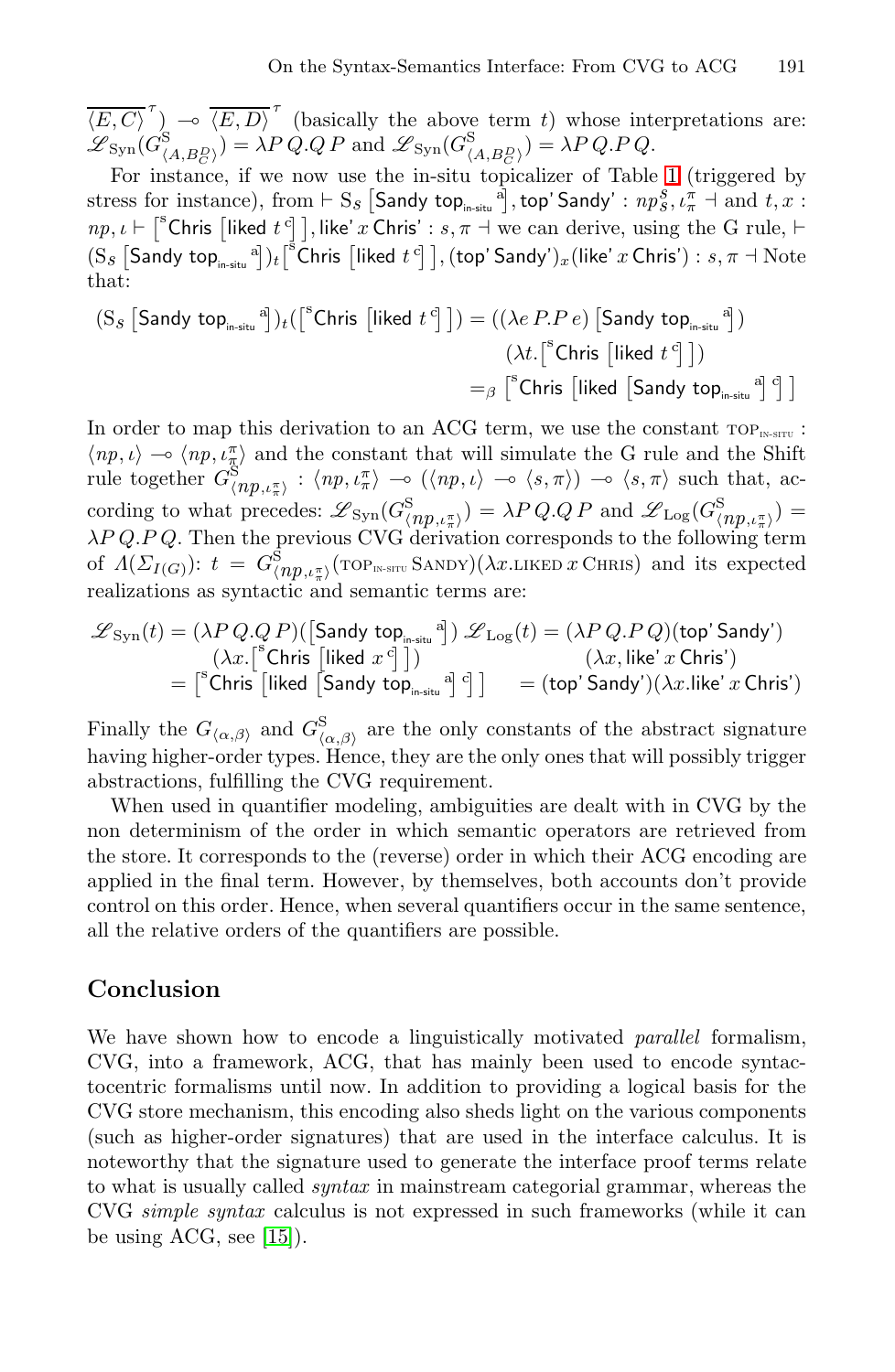## <span id="page-10-0"></span>**References**

- 1. Blackburn, P., Bos, J.: Representation and Inference for Natural Language. A First Course in Computational Semantics. CSLI (2005)
- 2. Bach, E., Partee, B.H.: Anaphora and semantic structure (1980); Reprinted in Partee, B.H., Compositionality in Formal Semantics, pp. 122–152. Blackwell
- 3. Cooper, R.: Quantification and Syntactic Theory. Reidel, Dordrecht (1983)
- <span id="page-10-2"></span>4. Pollard, C., Sag, I.A.: Head-Driven Phrase Structure Grammar. CSLI Publications, Stanford (1994); Distributed by University of Chicago Press
- 5. Cooper, R.: Montague's Semantic Theory and Transformational Syntax. PhD thesis, University of Massachusetts at Amherst (1975)
- <span id="page-10-3"></span><span id="page-10-1"></span>6. Montague, R.: The proper treatment of quantification in ordinary english. In: Hintikka, J., Moravcsik, J., Suppes, P. (eds.) Approaches to natural language: proceedings of the 1970 Stanford workshop on Grammar and Semantics. Reidel, Dordrecht (1973)
- <span id="page-10-4"></span>7. Pollard, C.: Covert movement in logical grammar (submitted)
- 8. Pollard, C.: The calculus of responsibility and commitment (submitted)
- 9. de Groote, P.: Towards abstract categorial grammars. In: Association for Computational Linguistics, 39th Annual Meeting and 10th Conference of the European Chapter, Proceedings of the Conference, pp. 148–155 (2001)
- 10. Gazdar, [G.: Unbounded dependencies and coordinate](http://hal.inria.fr/inria-00112956/fr/) structure. Linguistic Inquiry 12, 155–184 (1981)
- <span id="page-10-5"></span>11. Lambek, J.: The mathematics of sentence structure. Amer. Math. Monthly 65, 154–170 (1958)
- <span id="page-10-6"></span>12. Curry, H.: Some logical aspects of grammatical structure. In: Jakobson, R. (ed.) [Studies](http://let.uvt.nl/general/people/rmuskens/ndttg/ndttg2007.pdf) [of](http://let.uvt.nl/general/people/rmuskens/ndttg/ndttg2007.pdf) [Language](http://let.uvt.nl/general/people/rmuskens/ndttg/ndttg2007.pdf) [and](http://let.uvt.nl/general/people/rmuskens/ndttg/ndttg2007.pdf) [its](http://let.uvt.nl/general/people/rmuskens/ndttg/ndttg2007.pdf) [Mathematical](http://let.uvt.nl/general/people/rmuskens/ndttg/ndttg2007.pdf) [Aspects,](http://let.uvt.nl/general/people/rmuskens/ndttg/ndttg2007.pdf) Providence, Proc. of the 12th Symp. Appl. Math., pp. 56–68 (1961)
- 13. de Groote, P., Pogodalla, S.: On the expressive power of abstract categorial grammars: Representing context-free formalisms. Journal of Logic, Language and Information  $13(4)$ ,  $421-438$   $(2004)$ ,  $http://hal.inria.fr/inria-00112956/fr/$
- [14.](http://hal.inria.fr/inria-00112898) [de](http://hal.inria.fr/inria-00112898) [Groote,](http://hal.inria.fr/inria-00112898) [P.,](http://hal.inria.fr/inria-00112898) [Maar](http://hal.inria.fr/inria-00112898)ek, S.: Type-theoretic extensions of abstract categorial grammars. In: New Directions in Type-Theoretic Grammars, proceedings of the workshop, pp. 18–30 (2007),

http://let.uvt.nl/general/people/rmuskens/ndttg/ndttg2007.pdf

- 15. Pogodalla, S.: Generalizing a proof-theoretic account of scope ambiguity. In: Geertzen, J., Thijsse, E., Bunt, H., Schiffrin, A. (eds.) Proceedings of the 7th International Workshop on Computational Semantics - IWCS-7, Tilburg University, Deparment of Communication and Information Sciences, pp. 154–165 (2007), http://hal.inria.fr/inria-00112898
- 16. Hinderer, S.: Automatisation de la construction sémantique dans TYn. PhD thesis, Université Henri Poincaré – Nancy 1 (2008)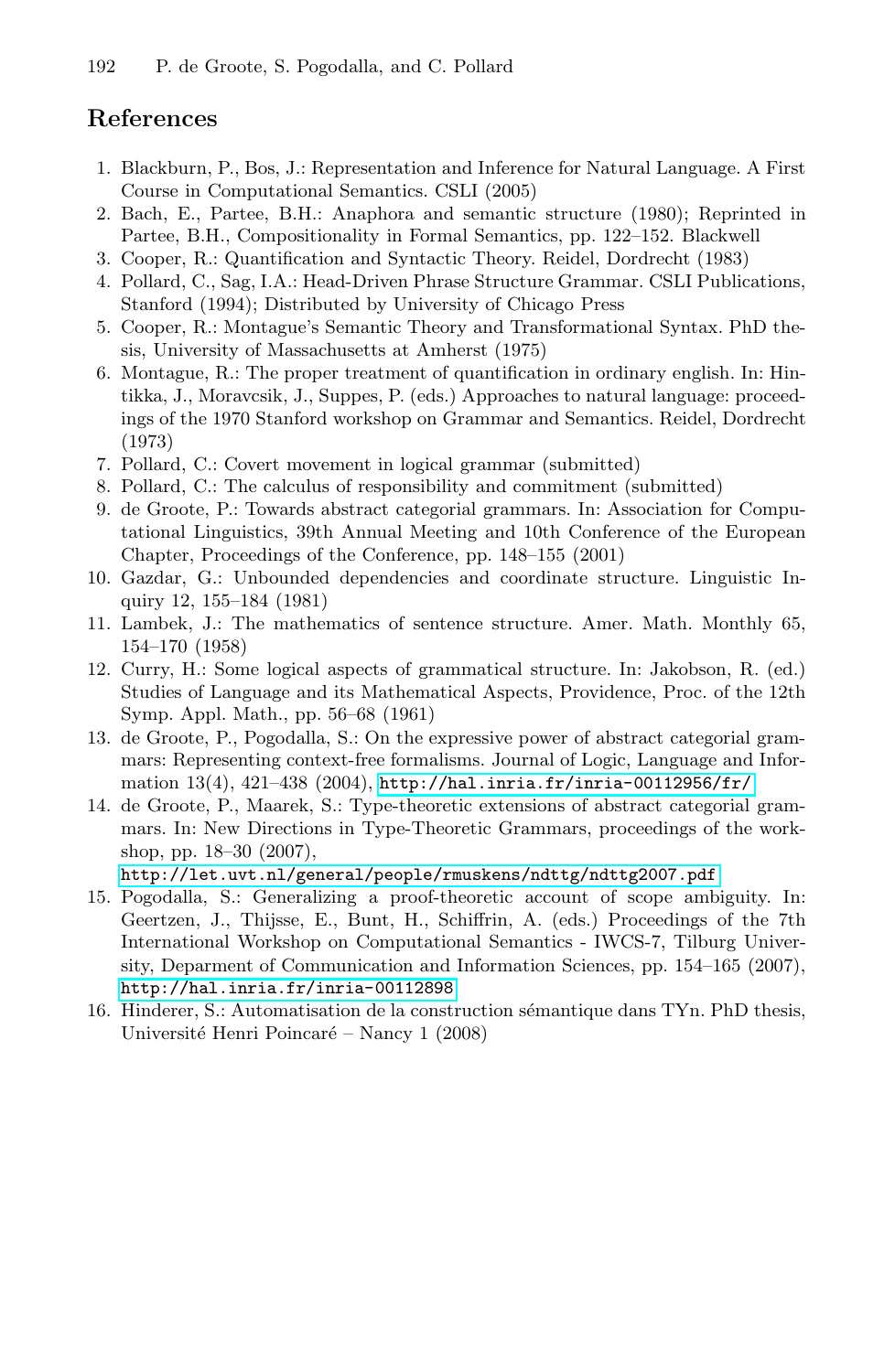## **A The CVG Calculi**

## **A.1 The CVG Syntactic Calculus**

$$
\frac{\Gamma \vdash b : A \rightharpoonup c_{\rm s} B \quad \Delta \vdash a : A \quad \text{if } t : A \rightharpoonup t : A \quad \text{T (t fresh)}
$$
\n
$$
\frac{\Gamma \vdash b : A \rightharpoonup c_{\rm s} B \quad \Delta \vdash a : A}{\Gamma, \Delta \vdash [a b] : B} \quad \frac{\Gamma \vdash b : A \rightharpoonup c_{\rm s} B \quad \Delta \vdash a : A}{\Gamma, \Delta \vdash [b a^a] : B} \quad \text{and}
$$
\n
$$
\frac{\Gamma \vdash b : A \rightharpoonup a B \quad \Delta \vdash a : A}{\Gamma, \Delta \vdash [b a^a] : B} \quad \text{and}
$$
\n
$$
\frac{\Gamma \vdash a : A_B^C \quad t : A; \Gamma' \vdash b : B}{\Gamma; \Gamma' \vdash a_t b : C} \quad \text{or}
$$

$$
\frac{\Box a:A\bot \text{Lex}}{\Box f:A\ \rightarrow B\ \bot \Delta \ \vdash a:A\ \bot \Delta'}\ \frac{\Box f:A\ \rightarrow B\ \bot \Delta \ \vdash a:A\ \bot \Delta'}{\Box f(a):B\ \bot \Delta; \Delta'}
$$
\n
$$
\frac{\Gamma\vdash a:A_B^C\ \bot \Delta \quad x:A; \Gamma'\vdash b:B\ \bot \Delta'}{\Gamma;\Gamma'\vdash a_xb:C\ \bot \Delta; \Delta'} \text{G}
$$
\n
$$
\frac{\vdash a:A_B^C\ \bot \Delta}{\Box f:A\ \bot a_x:A_B^C;\Delta} \text{C} \text{ (}x \text{ fresh}) \qquad \frac{\vdash b:B\ \bot a_x:A_B^C;\Delta}{\Gamma\vdash (a_xb):C\ \bot \Delta} \text{R}
$$

 $\overline{\phantom{a}}$ 

$$
F(w, c:A, B + \text{Lex} \qquad x, t:A, B \vdash x, t:A, B + \text{T}
$$
\n
$$
\frac{\Gamma \vdash f, v:A \multimap_{s} B, C \multimap D \dashv \Delta \quad \Gamma' \vdash a, c:A, C \dashv \Delta'}{\Gamma; \Gamma' \vdash [{}^{s}a f], (v c) : B, D \dashv \Delta; \Delta'}
$$
\n
$$
\frac{\Gamma \vdash f, v:A \multimap_{c} B, C \multimap D \dashv \Delta \quad \Gamma' \vdash a, c:A, C \dashv \Delta'}{\Gamma; \Gamma' \vdash [f a^{d}], (v c) : B, C \dashv \Delta; \Delta'} \text{M}_{c}
$$
\n
$$
\frac{\Gamma \vdash f, v:A \multimap_{a} B, C \multimap D \dashv \Delta \quad \Gamma' \vdash a, c:A, C \dashv \Delta'}{\Gamma; \Gamma' \vdash [f a^{d}], (v c) : B, C \dashv \Delta; \Delta'} \text{M}_{c}
$$
\n
$$
\frac{\Gamma \vdash a, d: A_{B}^{C}, D_{E}^{F} \dashv \Delta \quad t, x:A, D; \Gamma' \vdash b, e:B, E \dashv \Delta'}{\Gamma; \Gamma' \vdash a, b, d_{x} e:C, F \dashv \Delta; \Delta'} \text{G}
$$
\n
$$
\frac{\Gamma \vdash a, b:A, B_{C}^{D} \dashv \Delta}{\Gamma \vdash a, x:A, B \dashv b, c:B, C \dashv \Delta} \text{C} (x \text{ fresh}) \qquad \frac{\vdash e, c:E, C \dashv b_{x}: B_{C}^{D}; \Delta}{\Gamma \vdash e, (b_{x} c): E, D \dashv \Delta} \text{R}
$$

Example of a simple interface derivation: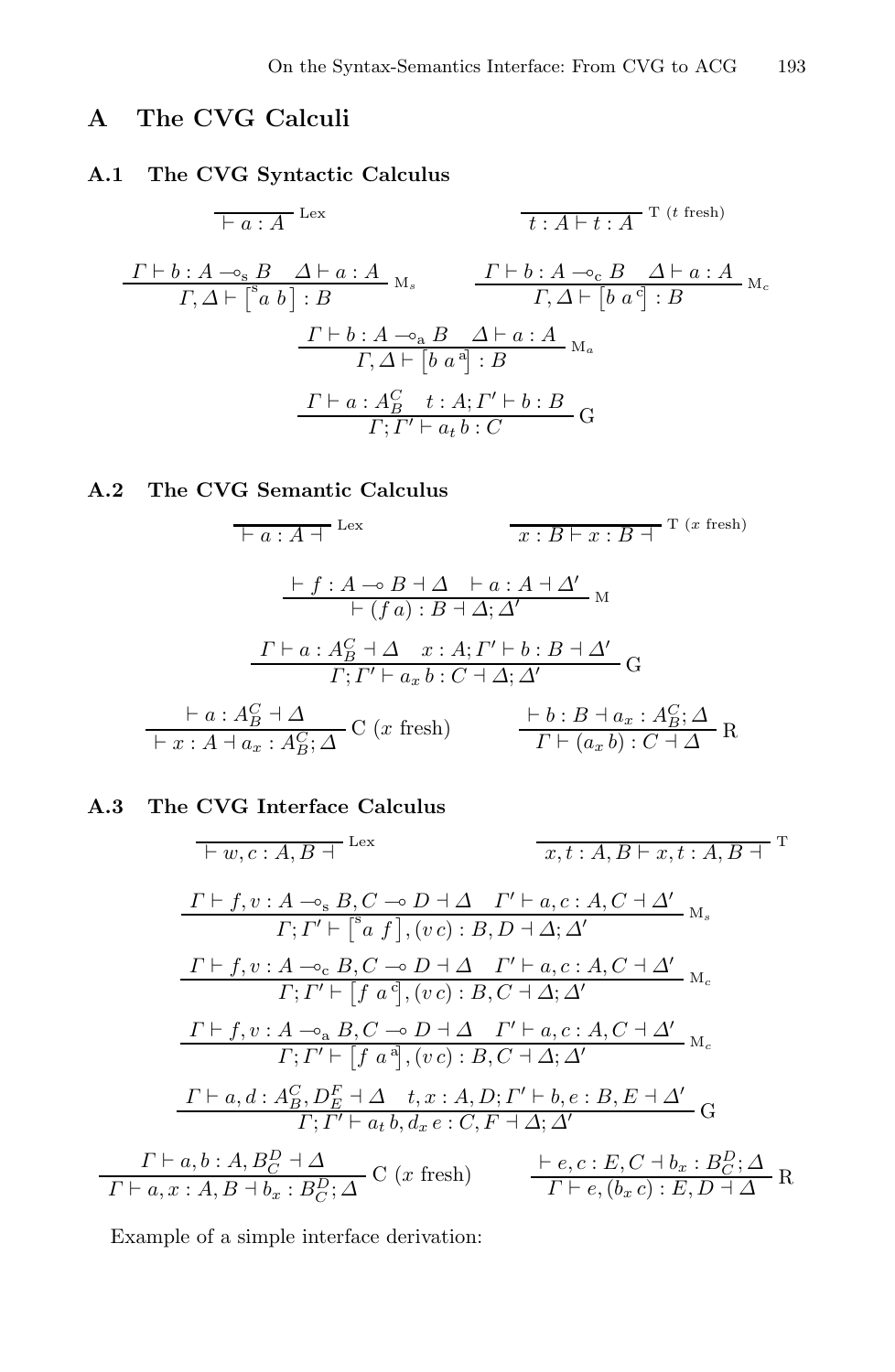

with trivial derivations for  $\pi_1$  and  $\pi_2$ .

## **B On CVG Derivations**

**Proposition 1.** *Let* <sup>π</sup> *be a CVG semantic derivation. It can be turned into a CVG semantic derivation where all C and R pairs of rule have been replaced by the above schema, and which derives the same term.*

*Proof.* This is proved by induction on the derivations. If the derivation stops on a Lexicon, Trace, Modus Ponens, G or C rule, this is trivial by application of the induction hypothesis.

If the derivation stops on a R rule, the C and R pair has the above schema. Note that nothing can be erased from  $\Gamma$  in  $\pi_2$  because every variable in  $\Gamma$  occur (freely) only in a and  $\Delta$ . So using a G rule (the only one that can delete material from the left hand side of the sequent) would leave variables in the store that could not be bound later. The same kind of argument shows that nothing can be retrieved from  $\Delta$  before  $a_x$  had been retrieved. This means that no R rule can occur in  $\pi_2$  whose corresponding C rule is in  $\pi_1$  (while there can be a R rule with a corresponding C rule introduced in  $\pi_2$ ). Hence we can make the transform and apply the induction hypothesis to the two premises of the new G rule.

## **C How to Build an Applicative ACG**

Let  $\Sigma_{\text{HO}} = \langle A_{\text{HO}}, C_{\text{HO}}, \tau_{\text{HO}} \rangle$ . This section section shows how to build an ACG  $\mathscr{G} = \langle \Sigma_{2nd}, \Sigma_{HO}, \mathscr{L}, s' \rangle$  such that  $\mathcal{O}(\mathscr{G})$  is the set of  $t : s \in \Lambda_{\Sigma_{HO}}$  such that there exists  $\pi$  a proof of  $\vdash_{\Sigma_{\text{HO}}} t : s$  and  $\pi$  does not use the abstraction rule. This construction is very similar to the one given in [16, Chap. 7].

**Definition 2.** Let  $\alpha$  be a type. We inductively define the set  $Decompose(\alpha)$  as:

- $-$  *if*  $\alpha$  *is atomic, Decompose* $(\alpha) = {\alpha}$ ;
- $-$  *if*  $\alpha = \alpha_1 − ∘ \alpha_2$ , Decompose $(α) = {α} ∪ {α_1} ∪$  Decompose $(α_2)$ .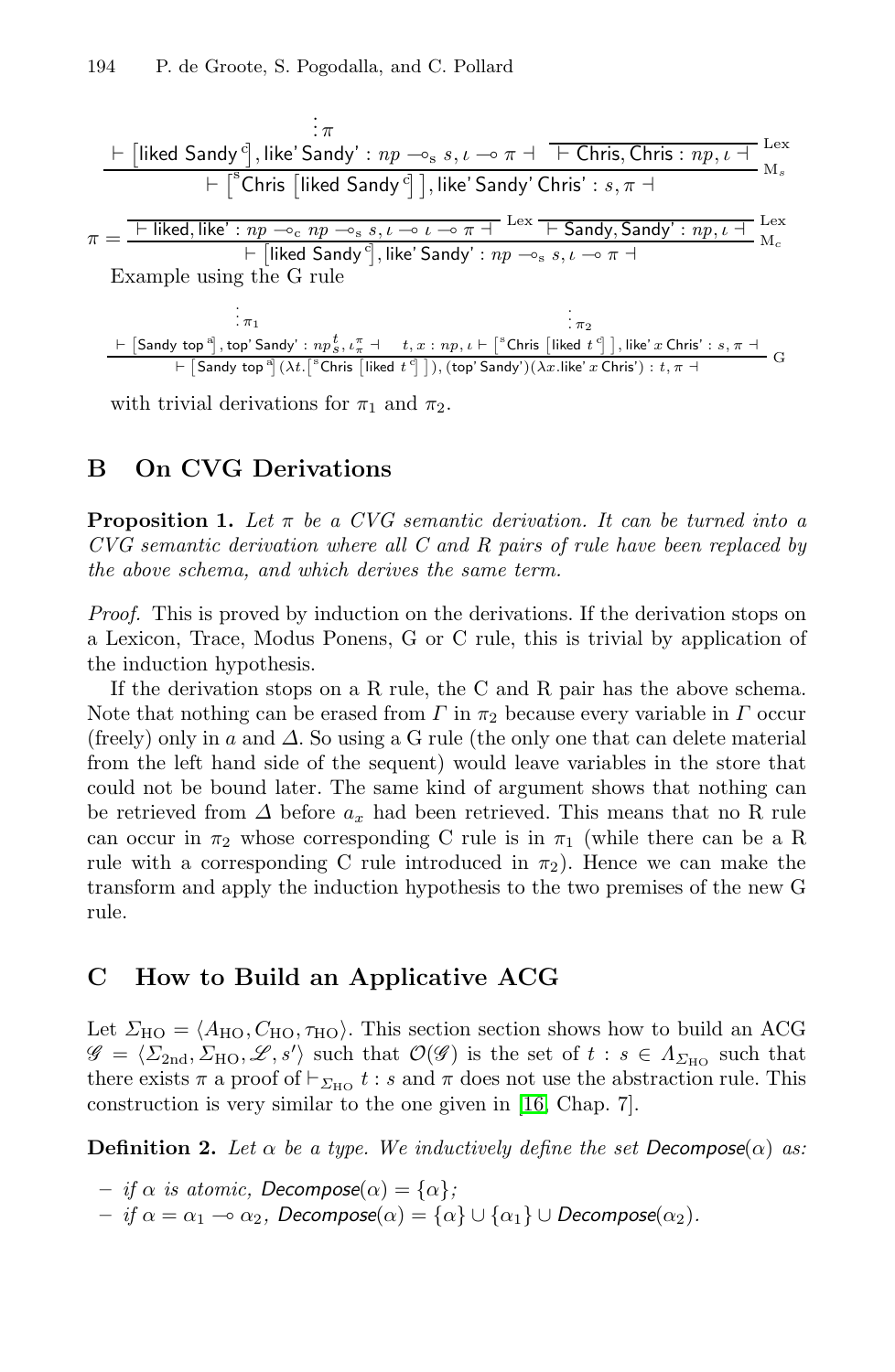*Let* T *be a set of types. We then define:*

- $-$  *Base*(*T*) =  $\cup_{\alpha \in T}$ *Decompose*(*T*);
- $At(T)$  *a set of fresh atomic types that is in a one to one correspondence with Base*(*T*)*. We note*  $:=$  *one of the correspondence from At*(*T*) *to Base*(*t*) *(we* also note  $:=$  *its unique homomorphic extension that is compatible with*  $\sim$ . *The later is not necessarily a bijection);*
- <span id="page-13-0"></span> $-\text{let } \alpha \in \text{Base}(T)$ . The set  $\text{AtP}_T(\alpha)$  of its atomic profiles is inductively defined *as:*
	- *if*  $\alpha$  *is atomic,*  $AtP_T(\alpha) = {\alpha'}$  *such that*  $\alpha'$  *is the unique element of At*(*T*) *and*  $\alpha' := \alpha$ ;
	- *if*  $\alpha = \alpha_1 \to \alpha_2$ ,  $AtP_T(\alpha) = {\alpha'} \cup {\alpha'_1 \to \alpha'_2 \mid \alpha'_2 \in AtP_T(\alpha_2)}$  *where:*
	- $\alpha'$  *is uniquely defined in*  $At(T)$  *and*  $\alpha' := \alpha$ ;
		- $\alpha'$  *is uniquely defined in*  $At(T)$  *and*  $\alpha'$ <sub>1</sub> :=  $\alpha$ <sub>1</sub>*. There exists such an*  $\alpha'_1$  *because*  $\alpha_1 \in$  *Decompose* $(\alpha)$  *and*  $\widehat{Decompose}(\alpha) \subset$  *Base* $(T)$  *when*  $\alpha \in \text{Base}(T)$ .

*Note that for the same reason,*  $\alpha'_2$  *is well defined.* 

<span id="page-13-1"></span>Note that for any  $\alpha \in \text{Base}(T)$ , The types in  $\text{AtP}_T(\alpha)$  are of order at most 2.

**Proposition 2.** *Let* T *be a set of types and*  $\alpha \in \text{Base}(T)$  *with*  $\alpha = \alpha_1 - \cdots - \alpha_n$  $\alpha_k \to \alpha_0$  such that  $\alpha_0$  is atomic. Then  $|AtP_T(\alpha)| = k + 1$ .

*Proof.* By induction.

**Proposition 3.** Let T be a set of types and  $\alpha \in \text{Base}(T)$ . Then for all  $\alpha' \in$ *At* $P_T(\alpha)$  *we have*  $\alpha' := \alpha$ *.* 

*Proof.* By induction.

In the followin[g,](#page-13-0) we always consider  $T = \bigcup_{c \in C_{HO}} \tau_{HO}(c)$ . We then can define  $\Sigma_{2nd} = \langle A_{2nd}, C_{2nd}, \tau_{2nd} \rangle$  with:

- $A_{2nd} = At(T)$
- $s' \in A_{2nd}$  the unique term such that  $s' := s$
- $-C_{\text{2nd}} = \bigcup_{c \in C_{\text{HO}}} {\langle c, \alpha' \rangle | \alpha' \in \text{AtP}_T(\tau_{\text{HO}}(c)) }$  (AtP<sub>T</sub>( $\tau_{\text{HO}}(c)$ ) is well defined because  $\tau_{\text{HO}}(c) \in \text{Base}(T)$
- **–** for every  $c' = \langle c, \alpha' \rangle \in C_{2nd}$ ,  $\tau_{2nd}(c') = \alpha'$

Note t[hat](#page-13-1) according to Proposition 2, for every constant  $c$  of  $C_{HO}$  of arity  $k$ (i.e.  $\tau_{\text{HO}}(c) = \alpha_1 - \cdots - \alpha_k - \alpha_0$ ), there are  $k+1$  constants in  $C_{2\text{nd}}$ . Finally, in order to completely define  $\mathscr{G}$ , we need to define  $\mathscr{L}$ :

- for  $\alpha' \in A_{2nd}$ , there exists a unique  $\alpha \in \text{Base}(T)$  such that  $\alpha' := \alpha$  by construction of  $\text{At}(T)$ . We set  $\mathscr{L}(\alpha') = \alpha$ .  $-$  for  $c' = \langle c, \alpha' \rangle \in C_{2nd}$ , we set  $\mathscr{L}(c') = c$
- According to Proposition 3, we have  $\mathscr{L}(\tau_{2nd}(c')) = \alpha$  where  $\alpha$  is the type of  $\mathscr{L}(c')$  so  $\mathscr{L}$  is well defined.